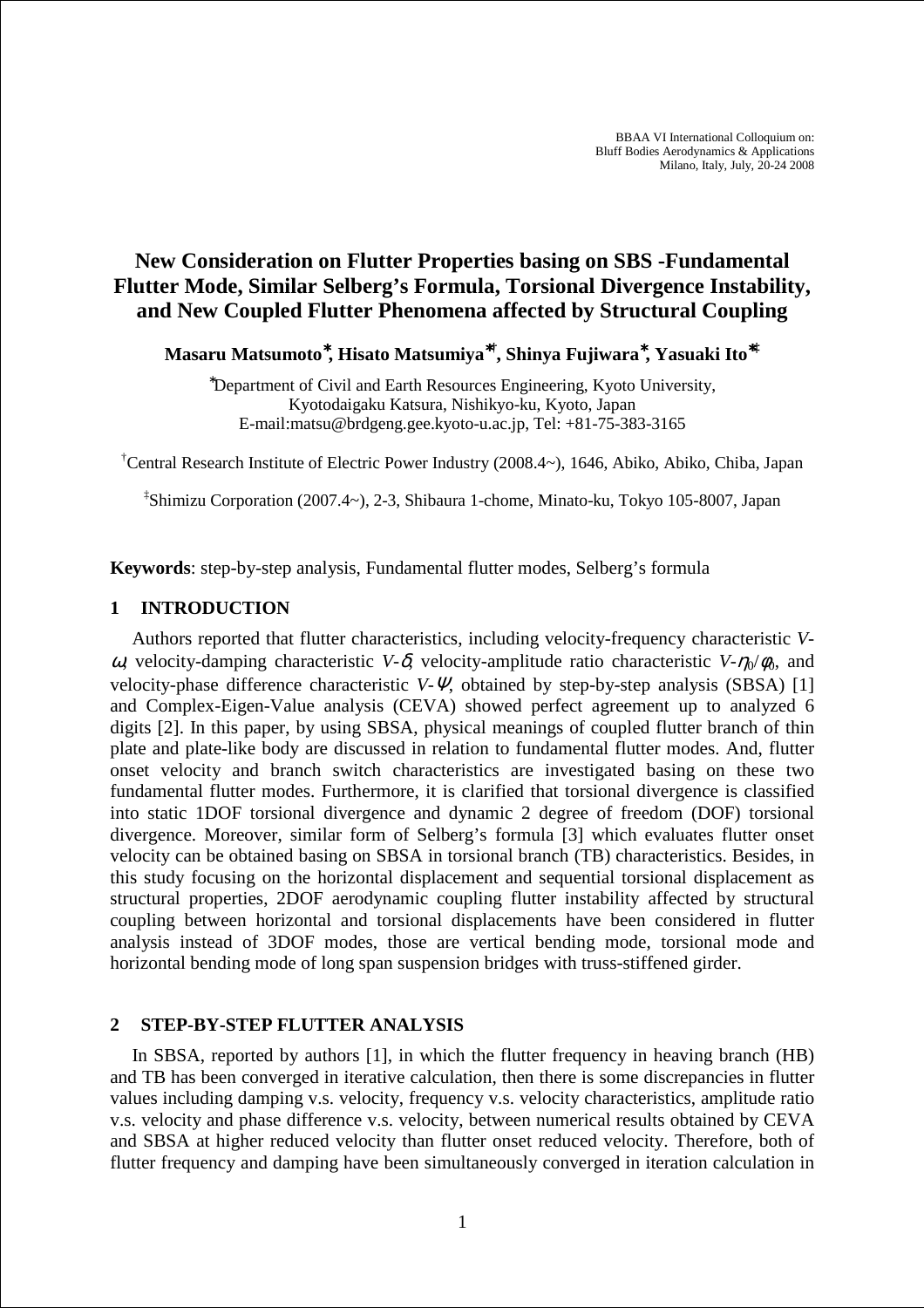order to resolve the difference in flutter values in two different analyses. This modified SBSA is applied in flutter analysis in the following a series of analyses described below. The brief analytical process in TB is as follows;

step1) in torsional system, torsional motion is assumed taking the damping in consideration.  $e^{-\zeta_F^r \omega_F t} \sin \omega_F t$  $\phi = \phi_0 e^{-\zeta_r^2 \omega_r t} \sin \omega_r t$  (1)

step2) heaving motion is generated by torsional motion as forced vibration, with a certain amplitude ratio and phase difference.

$$
\ddot{\eta} + 2\zeta_n^* \omega_n^* \dot{\eta} + \omega_n^{*2} \eta = (\frac{\rho b^3}{m}) \omega_F H_2^* \dot{\phi} + (\frac{\rho b^3}{m}) \omega_F^2 H_3^* \phi
$$
\n(2)

step3) torsional motion is also generated by heaving motion as free vibration. Finally, the flutter logarithmic damping and the flutter circular frequency are calculated with the following equations.

$$
\delta_{F} = 2\zeta_{\phi0}\omega_{\phi0}\frac{\pi}{\omega_{F}} - \pi\Omega_{1}A_{2}^{*} - \pi\Omega_{1}\Omega_{2}\left\{A_{1}^{*}\middle|H_{2}^{*}\middle|(1+\zeta_{F}^{*2})^{\frac{1}{2}}(\zeta_{F}'\sin\theta_{1}+\cos\theta_{1})\right.\n+A_{1}^{*}\middle|H_{3}^{*}\middle|\left(\zeta_{F}'\sin\theta_{2}+\cos\theta_{2}\right)-A_{4}^{*}\middle|H_{2}^{*}\middle|(1+\zeta_{F}^{*2})^{\frac{1}{2}}\sin\theta_{1}-A_{4}^{*}\middle|H_{3}^{*}\middle|\sin\theta_{2}\right\}
$$
\n
$$
\omega_{F} = \left\{\omega_{\phi0}^{2} - \Omega_{1}\omega_{F}^{2}A_{3}^{*} - \Omega_{1}\Omega_{2}\omega_{F}^{2}\left\{A_{1}^{*}\middle|H_{2}^{*}\middle|(1+\zeta_{F}^{*2})^{\frac{3}{2}}\sin\theta_{1}+A_{1}^{*}\middle|H_{3}^{*}\middle|(1+\zeta_{F}^{*2})\sin\theta_{2}\right.\n+A_{4}^{*}\middle|H_{2}^{*}\middle|(1+\zeta_{F}^{*2})^{\frac{1}{2}}(\cos\theta_{1}-\zeta_{F}'\sin\theta_{1})+A_{4}^{*}\middle|H_{3}^{*}\middle|\left(\cos\theta_{2}-\zeta_{F}'\sin\theta_{2}\right)\right\}\left(1-\zeta_{F}^{2}\right)\right\}^{1/2}
$$
\nwhere 
$$
Q = (\frac{\rho b^{4}}{m})Q = \frac{(\frac{\rho b^{2}}{m})\omega_{F}^{2}}{m} \tag{5}
$$

where,  $\Omega_1 = (\frac{\rho v}{L}), \Omega_2 = \frac{m}{\sqrt{(r^2 \omega^2 - \omega^2 - 2r^2 r^2/\omega^2 \omega + \omega^2)^2 + (2r^2 \omega^2 \omega - 2r^2/\omega^2)^2}}$ 4  $\frac{1}{2}$  (1)  $\frac{1}{2}$   $\sqrt{(\zeta_F'^2 \omega_F^2 - \omega_F^2 - 2\zeta_n^* \zeta_F' \omega_n^* \omega_F + \omega_n^*)^2 + (2\zeta_n^* \omega_n^* \omega_F - 2\zeta_F' \omega_F^2)}$  $\left(\frac{\mu\nu}{I}\right),$ *I b*  $Q = (\frac{\rho b}{\rho}) Q$  $=(\frac{\rho v}{r}), \Omega_2 = \frac{m}{(5)}$  (5)

step4) Then, convergence calculation associated with flutter frequency in step3 and originally assumed flutter frequency in step1, is carried out.

 $F_F$   $\omega_F$   $\omega_F$   $\omega_S$   $\omega_S$   $F_F$   $\omega_q$   $\omega_F$   $\omega_S$   $\omega_R$   $\omega_F$   $\omega_S$   $F_F$   $\omega_F$ 

 $(\zeta_{F}^{\prime\,2}\omega_{F}^{\phantom{F}}-\omega_{F}^{\phantom{F}}-2\zeta_{n}^{\ast}\zeta_{F}^{\prime}\omega_{n}^{\ast}\omega_{F}^{\phantom{F}}+\omega_{n}^{\ast\,2})^{2}+(2\zeta_{n}^{\ast}\omega_{n}^{\ast}\omega_{F}^{\phantom{F}}-2\zeta_{F}^{\prime}\omega_{F}^{\ast})$ 

 $\mathcal{N}_{F}^{'2} \omega_{F}^{-2} - \omega_{F}^{-2} - 2 \zeta_{\eta}^{*} \zeta_{F}' \omega_{\eta}^{*} \omega_{F} + \omega_{\eta}^{*2})^{2} + (2 \zeta_{\eta}^{*} \omega_{\eta}^{*} \omega_{F} - 2 \zeta_{F}' \omega_{F}^{*} \omega_{F}^{*} )$ 

Then, all of flutter values obtained by this modified SBSA shows complete identical values obtained by CEVA, exceptionally branch switch, up to six digits in analyzed values. Fig.1 shows the comparison of flutter values for rectangular cylinder with *B*/*D*=20 obtained by numerical analysis, by CEVA and SBSA, and wind tunnel tests result.



Fig.1 comparison of flutter values for rectangular cylinder with *B*/*D*=20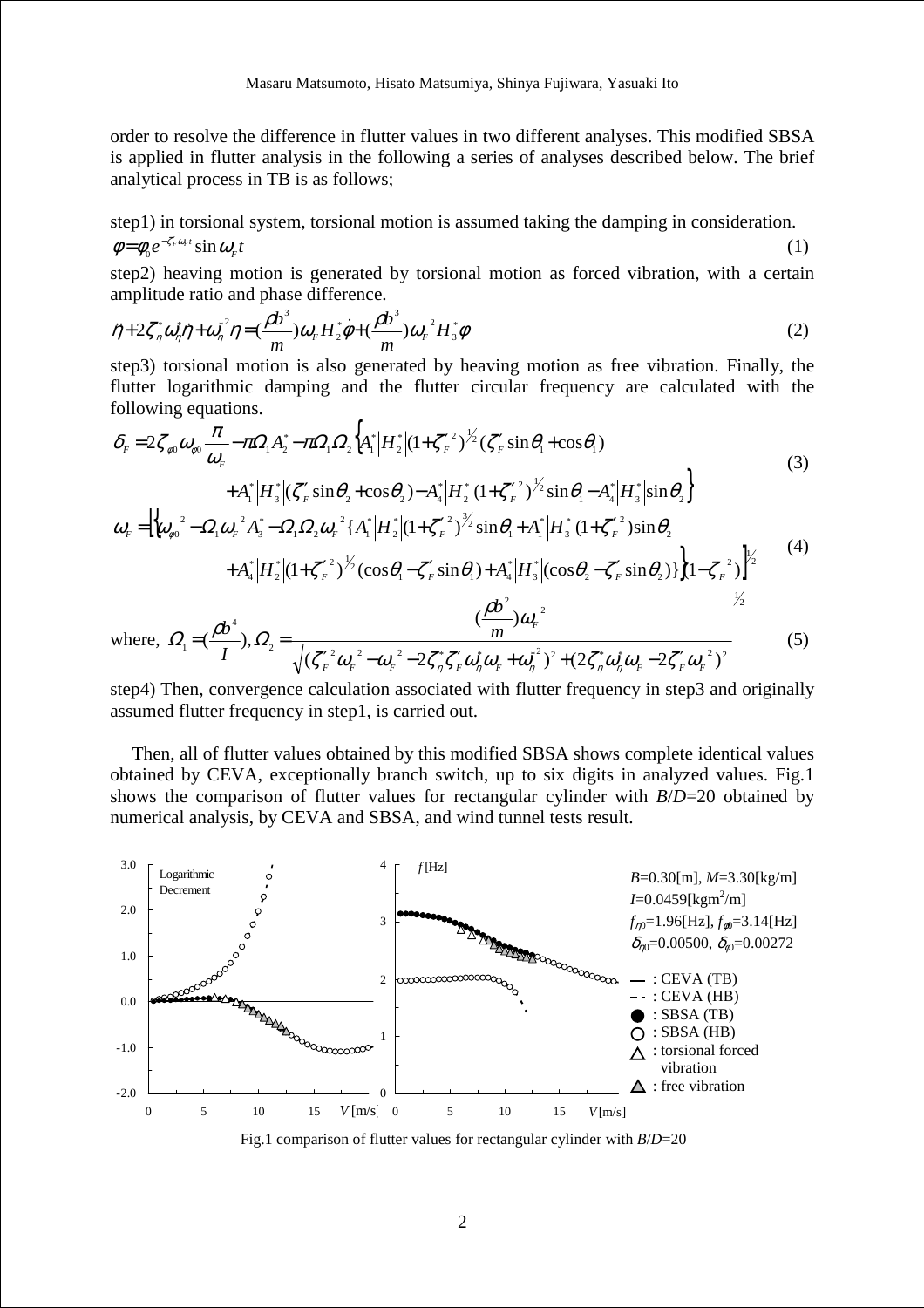## **3 FUNDAMENTAL FLUTTER MODE**

#### **3.1 Fundamental flutter modes in torsional and heaving 2DOF coupled flutter**

Torsional fundamental mode is defined as substantially torsional vibration around certain point apart from mid-chord point. In this mode, the phase difference, between torsional (noses-up positive) and heaving response (downward positive) at mid-chord point, is  $0^{\degree}$  or 180° and torsional twist center is upstream point or downward point from the mid-chord point, respectively. These fundamental modes are expressed by  $T_0$  or  $T_{180}$ . As shown in Fig.2(a), (b), in these modes, torsional response would be excited by the pitching moment  $A_1^* \eta$  induced by relative pitching angle by  $\eta/V$ , in which  $\eta$  is heaving displacement at mid-chord point.

On the other hand, heaving fundamental mode is defined as prominent heaving response induced by lift generated by slight pitching angle in quasi-steady sense with -90  $\sigma$  or 90 as phase lag of heaving to torsional displacements. These two fundamental modes correspond to  $dC_L/d\alpha > 0$  or  $dC_L/d\alpha < 0$  and are expressed by H<sub>-90</sub> or H<sub>90</sub>, respectively. In heaving mode, heaving response is excited by lift force  $H_3^* \phi$  by slight torsional response  $\phi$  in the quasisteady state. H<sub>-90</sub> and H<sub>90</sub> are illustrated as Fig.2(c), (d).



Fig.2 Fundamental flutter modes in torsional and heaving 2DOF coupled flutter

By taking into account of fundamental mode definition, the flutter mode in coupled flutter can be resolved into two fundamental modes by using phase difference  $\Psi$ , in which  $\Psi$  is defined as heaving lag to torsional response as Eq. (6). And the contribution of each fundamental mode is expressed by Eq. (7).

$$
\phi = \phi_0 \sin \omega t, \ \eta = \eta_0 \sin(\omega t - \Psi) \tag{6}
$$
\n
$$
T_{180} = -\cos \Psi, \ H_{90} = \sin \Psi (90^\circ \le \Psi \le 180^\circ)
$$
\n
$$
T_0 = \cos \Psi, \ H_{90} = \sin \Psi (0^\circ \le \Psi \le 90^\circ)
$$
\n
$$
T_0 = \cos \Psi, \ H_{-90} = -\sin \Psi (-90^\circ \le \Psi \le 0^\circ)
$$
\n
$$
T_{180} = -\cos \Psi, \ H_{-90} = -\sin \Psi (-180^\circ \le \Psi \le -90^\circ)
$$
\n(7)

#### **3.2 Relation between flutter branch and fundamental flutter modes**

The flutter fundamental modes are closely related to flutter branch of SBSA explained as follows [2].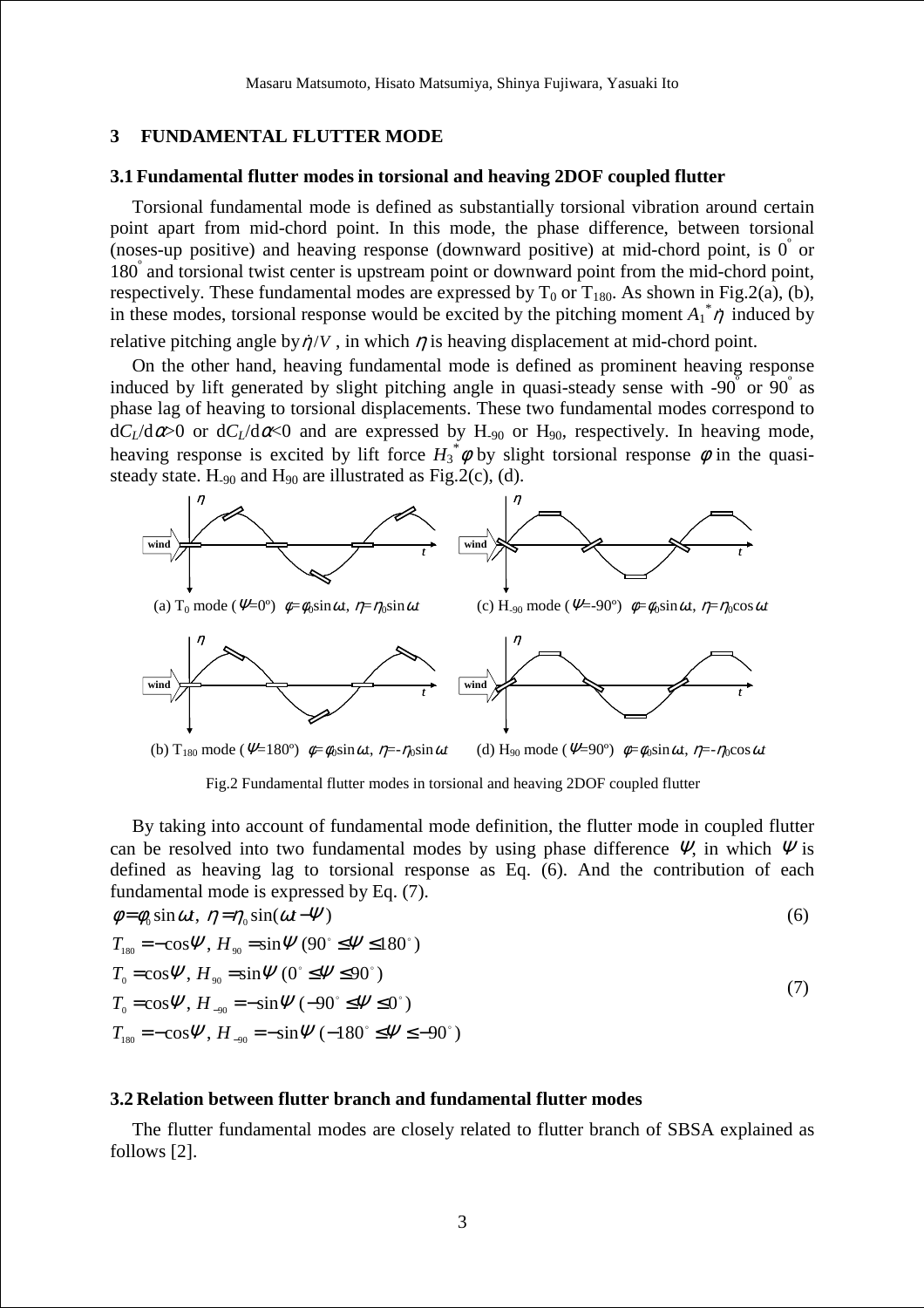# Torsional branch Step1: torsional oscillation.  $\phi(t) = \phi_0 e^{i\omega_0 t} e^{-\zeta_0 \omega_0 t}$ (8)

Step2: Unsteady lifts,  $H_2^* \dot{\phi}$  and  $H_3^* \dot{\phi}$ , act on  $\eta$  system as forced vibration-forces. Then,  $\eta$ response with  $\omega_{\phi}$  can be excited. In this step, amplitude ratio and phase difference between heaving and torsional response can be characterized.

Step3: Unsteady moment,  $A_1^* \eta$  and  $A_4^* \eta$ , generated by heaving response at step2, act on torsional system as self excited moments, then flutter frequency  $\omega_F(=\omega_\phi)$  and flutter damping  $\delta_F$ (= $\delta_\phi$ ) can be characterized, if  $\delta_\phi$  and  $\omega_\phi$  in step1 are identical to those in step3. In which,  $H_1^* \eta$  is self excited pitching moment induced by  $\eta$ , therefore, the torsional response should correspond fundamental flutter modes  $T_0$  and  $T_{180}$ .

Heaving Branch Step1: heaving oscillation.  $\eta(t) = \eta_0 e^{i\omega_n t} e^{-\zeta_n \omega_n t}$  (9) Step2: Unsteady moments,  $A_1^* \eta$  and  $A_4^* \eta$  act on torsional system as forced vibration-forces.

Then,  $\phi$  response with  $\omega_n$  can be excited. In this step, amplitude ratio and phase difference between heaving and torsional response can be characterized. Step3: Unsteady lift,  $H_2^* \dot{\phi}$  and  $H_3^* \dot{\phi}$ , generated by torsional response at step2, act on heaving system as self excited lift forces, then flutter frequency  $\omega_F(=\omega_n)$  and flutter damping  $\delta_F$ (= $\delta_\eta$ )can be characterized, if  $\delta_\eta$  and  $\omega_\eta$  at step1are identical to those at step3. In which,  $H_3^*$   $\phi$  is unsteady lift induced by relative pitching angle due to torsional response  $\phi$ , and heaving response induced by self excited action of  $H_3^* \phi$  should correspond the flutter

fundamental modes  $H_{.90}$  and  $H_{.90}$ .

Thus it is verified that in TB,  $T_0$  and  $T_{180}$  are classified to self-excite term on the other hand  $H_{.90}$  and  $H_{90}$  to forced term. As contrast, in HB,  $H_{.90}$  and  $H_{90}$  are subjected to selfexcited term and  $T_0$  and  $T_{180}$  to forced term.

#### **3.3 Flutter onset velocity branch switch related to fundamental flutter modes**

By using Eq. (7) and phase difference  $\Psi$ , flutter modes are resolved as shown in Fig.3. As shown, for the case frequency ratio of  $f_{\phi0}/f_{n0}=1.3$ , flutter onsets in TB at *V*=9.6 [m/s] and the flutter major branch switches from TB to HB at *V*=11.1 [m/s]. Comparing these characteristics, velocities and the flutter fundamental modes, it is clarified that for TB when the self excited term  $T_0$  (=cos  $\mathcal{Y}$ ) becomes large, flutter might onset. Furthermore, when the self-excited-term H<sub>-90</sub> (=-sin  $\Psi$ ) becomes large, branch switch seems to occur. However, there remains some questions in TB, at the maximum value of  $T_0$  does not correspond the flutter onset velocity. On the other hand, when H-90 becomes large enough in HB, the branch switch from TB to HB seems to occur. Therefore, more details should be studied, taking into account the flutter fundamental modes. And these give us some hints about the physical generation mechanism and branch switch of coupled flutter.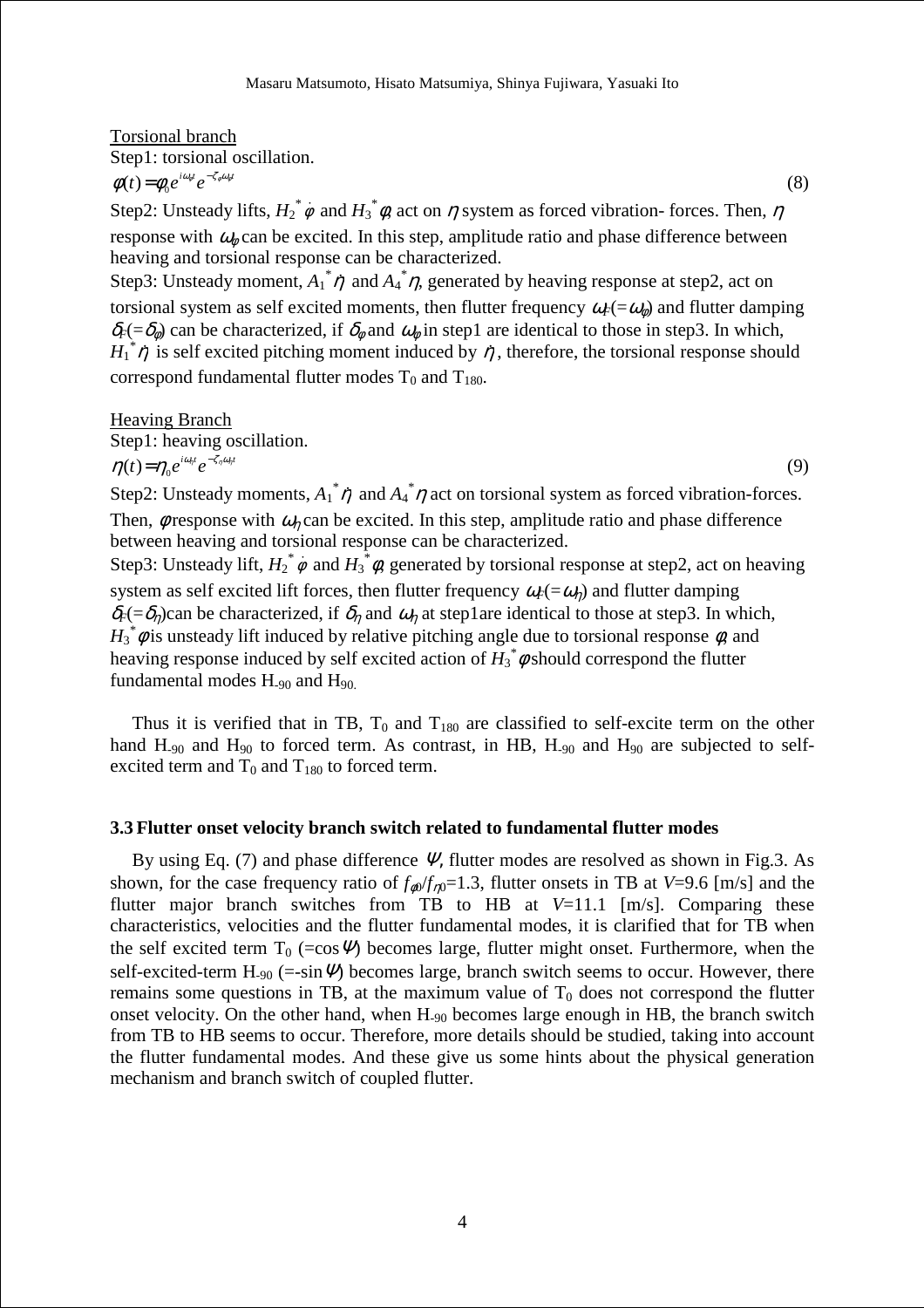

Fig.3: Flutter major mode in thin plate frequency ratio 1.3

# **4 SIMILAR FORMULA WITH SELBERG'S FORMULA TO PREDICT THE FLUTTER ONSET VELOCITY OF THIN PLATE**

The following lines show discussion about Selberg's formula [3] which is a well-known evaluation formula of flutter onset velocity for thin plate, as described Eq. (10).

$$
V_F = 3.71 \cdot f_{\phi 0} \cdot (2b) \sqrt{\frac{\sqrt{ml}}{\rho (2b)^3}} \left\{ 1 - \left( \frac{f_{\eta 0}}{f_{\phi 0}} \right)^2 \right\} \tag{10}
$$

Then, authors investigate the formula to predict the flutter onset velocity by using SBSA. It is clarified that flutter onset velocity is almost agreed to crossing point of  $\omega_n$ -*V* diagram and  $\omega_{\phi}$ -*V* diagram of TB, as shown in Fig.4. Then, the following assumptions are used.

Assumption1: Quasi-steady state;  $F(k)=1$ , and  $G(k)=0$ , where  $C(k)=F(k)-iG(k)$ . Assumption2: Flutter occurs, when crossing point of  $\omega_{n}$ -*V* diagram and  $\omega_{n}$ -*V* diagram. Assumption3:  $\omega_{\eta} = \omega_{\eta0}$  at any velocity and  $\omega_{\phi}$  in 2DOF can be approximately expressed by  $\omega_{\phi}$ in 1DOF.

Torsional 1DOF frequency is described as Eq. (11).

$$
\omega_{\phi}' = \sqrt{\omega_{\phi^0}^2 - (\frac{\rho b^4}{I})\omega_{\phi}^2 A_3^*}
$$
 (11)

Then, aerodynamic derivatives are described as Eq. (12).

$$
A_{3}^* = \frac{\pi}{k} \left( \frac{F(k)}{k} + \frac{G(k)}{2} \right) = \frac{\pi}{k^2} = \frac{V^2 \pi}{(b \omega_{\phi})^2}
$$
 (12)

Using assumption of  $F(k)=1$ ,  $G(k)=0$  (Assumption1), torsional 1DOF frequency is described as Eq. (13).

$$
\omega_{\phi}^* = \sqrt{\omega_{\phi 0}^2 / (1 + \frac{\rho b^4}{I} \cdot \frac{\pi}{k^2})}
$$
\n(13)

When flutter occurs, using  $\omega_F = \omega_n = \omega_\phi$  (Assumption2) and  $\omega_\theta = \omega_{n0}$  and  $\omega_\phi$  (2DOF) = $\omega_\phi$ (1DOF)(Assumption3), the following equation can be derived. Where,  $k=b\omega_F/V=b\omega_p/V$  $= b \omega_{n0} / V$  (because of TB).

$$
V_r = f_{\phi 0} \sqrt{\frac{4\pi l}{\rho b^4}} \left\{ 1 - \left(\frac{f_{\eta 0}}{f_{\phi 0}}\right)^2 \right\} \tag{14}
$$

Eq. (14) is transformed the following equation.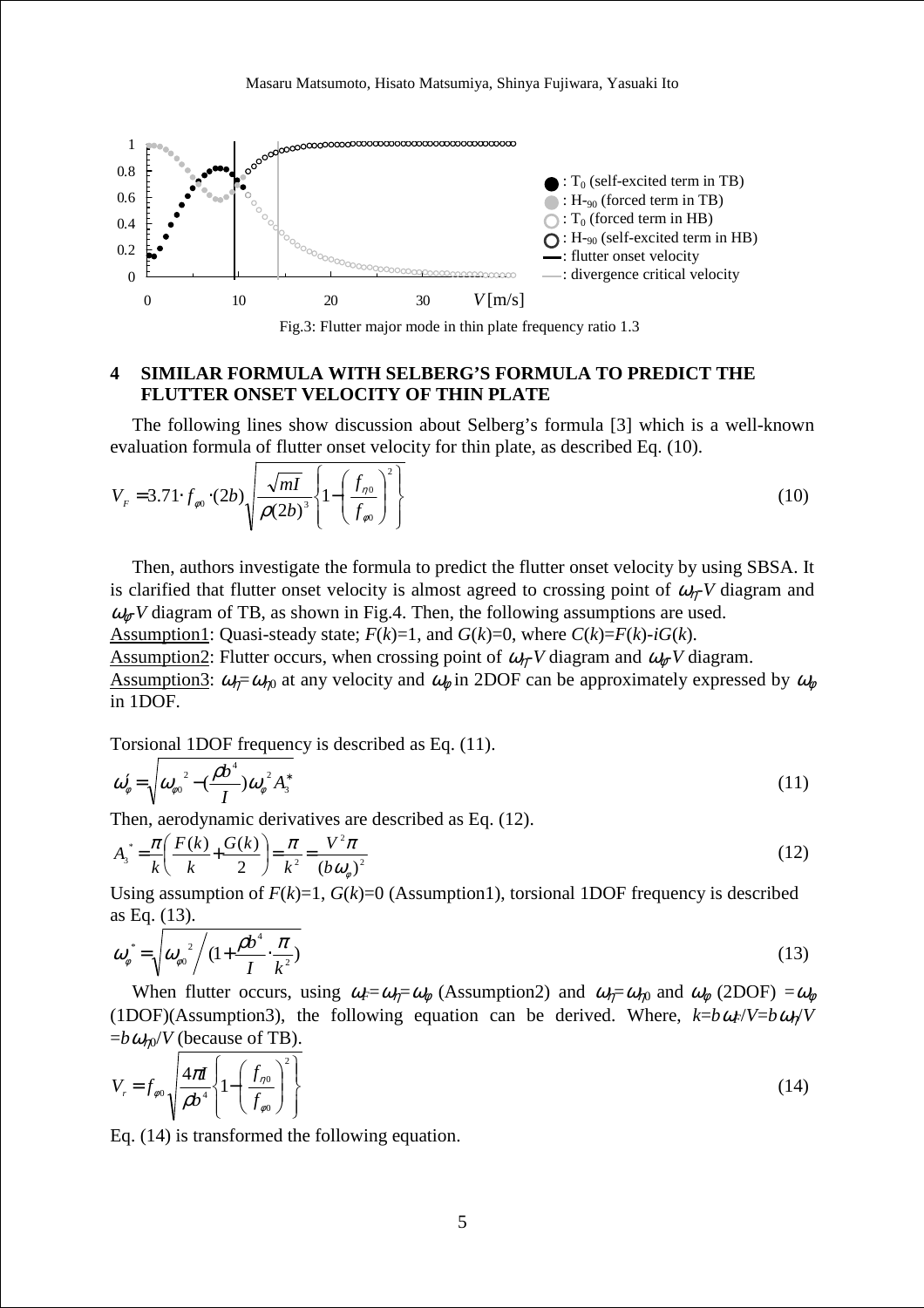Masaru Matsumoto, Hisato Matsumiya, Shinya Fujiwara, Yasuaki Ito

$$
V_{F} = \sqrt{\frac{8\pi\sqrt{I}}{b\sqrt{m}}} \cdot f_{\phi 0} \cdot 2b \sqrt{\frac{\sqrt{ml}}{\rho(2b)^{3}}} \left\{ 1 - \left(\frac{f_{\eta 0}}{f_{\phi 0}}\right)^{2} \right\}
$$
(15)

Eq. (15) is similar to Selberg's formula as described Eq. (10), and coefficient of Eq. (15) is calculated as follows. Eq. (16) and Eq. (17), relationships between *m* and *I* in thin plate, can be obtained.

$$
I = \int_{A} \rho_{s} r^{2} dA = \int_{A} \rho_{s} (y^{2} + z^{2}) dA = \iint_{y} \rho_{s} (y^{2} + z^{2}) dy dz = \rho_{s} \left( \frac{4bd^{3}}{3} + \frac{4b^{3}d}{3} \right)
$$
(16)

$$
I = \lim_{d \to 0} (4\rho_s bd) \left( \frac{1}{3} d^2 + \frac{1}{3} b^2 \right) \equiv \frac{1}{3} mb^2
$$
 (17)

Relationships between *m* and *I* in thin plate are described as  $I = mb^2/3$ , and Eq. (15) can be modified like Selberg's Form as follows;

$$
V_F = 3.81 \cdot f_{\phi 0} \cdot (2b) \sqrt{\frac{\sqrt{ml}}{\rho (2b)^3}} \left\{ 1 - \left(\frac{f_{\eta 0}}{f_{\phi 0}}\right)^2 \right\}
$$
 (18)

As shown in Fig.5, the flutter onset velocity of thin plate obtained by CEVA or SBSA, Selberg's formula, and Eq. (18) are compared for various frequency ratios. From this figures, flutter onset velocity obtained by Eq. (18) fairly well agrees to that obtained by SBSA as well as Selberg's formula.



## **5 TORSIONAL DIVERGENCE**

Torsional divergence could occur when restoring force become smaller than pitching moment force in static state. On the other hand, for dynamic system, when the torsional rigidity becomes zero due to aerodynamic unsteady pitching moment, divergence occurs. Therefore, by using SBSA, static divergence and dynamic torsional divergence can be easily studied. Torsional divergences are classified into following three different types. (a) 1DOF divergence: Torsional rigidity is zero at Step1 of TB.

$$
\omega_{\phi}^{2} = \omega_{\phi0}^{2} - (\frac{\rho b^{4}}{I})\omega_{\phi}^{2} A_{3}^{*} = 0
$$
\n(19)

In quasi-steady state  $(A_3^* = 2C_M / k^2)$ , critical velocity is identical to static one as Eq. (20).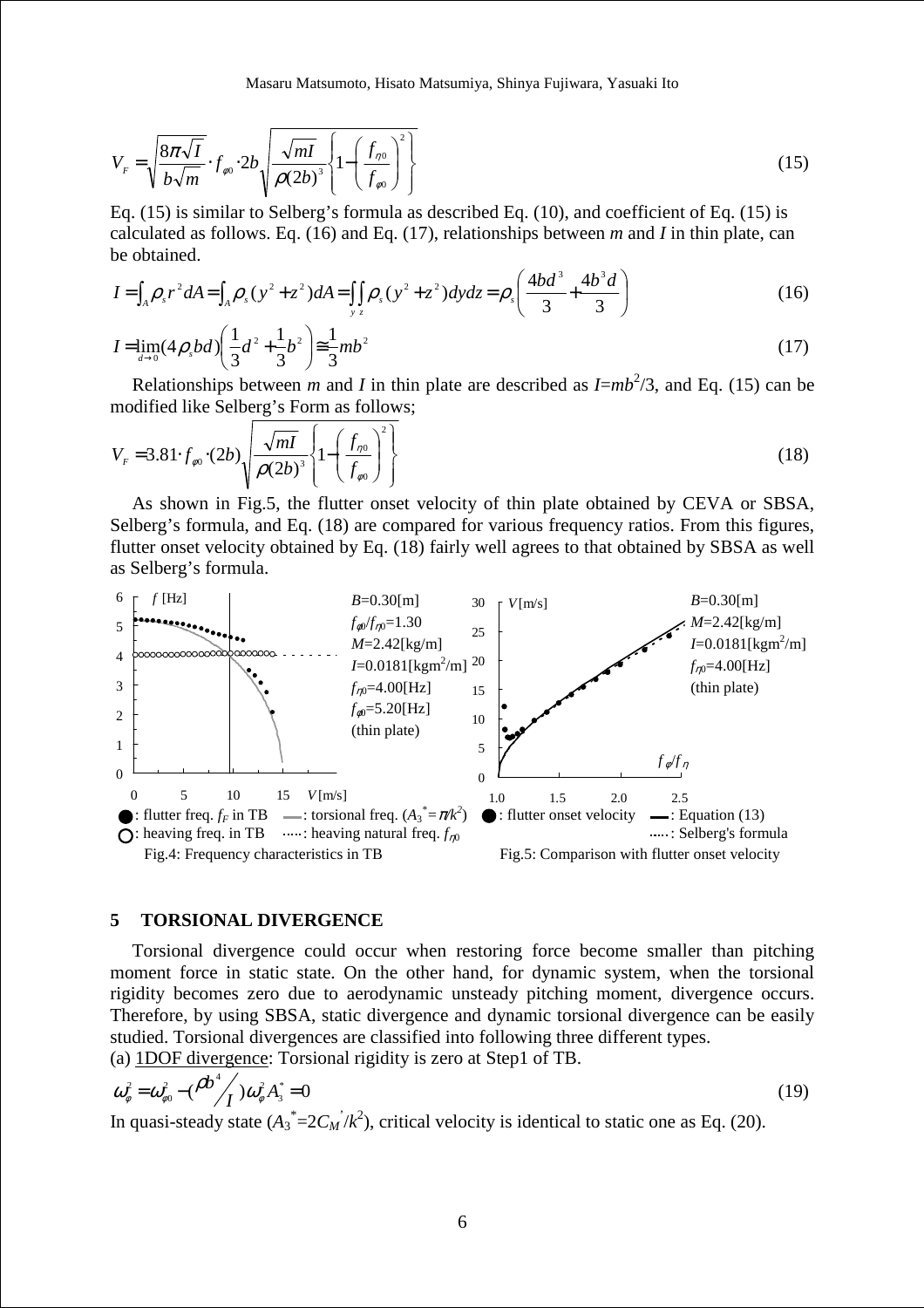Masaru Matsumoto, Hisato Matsumiya, Shinya Fujiwara, Yasuaki Ito

$$
V_{cr} = \sqrt{\frac{2k_{\phi 0}}{\rho B^2 C_M}}
$$
 (20)

Where, *k* is reduced frequency ( $k=b\omega/V$ ),  $k_{\omega 0}$  is structural torsional rigidity at  $V=0$  [m/s] and  $C_M$ <sup>'</sup> is slope of pitching moment coefficient.

(b) 2DOF dynamic divergence: Torsional rigidity is zero at Step3 of TB.  
\n
$$
\omega_r^2 = \omega_{\phi 0}^2 - (\frac{\rho b^3}{I}) \omega_r^2 \left\{ b A_3^* - A_4^* (\frac{\eta_0}{\phi_0})(\cos \Psi - \zeta_r \sin \Psi) - A_1^* (\frac{\eta_0}{\phi_0})(\zeta_r^2 + 1) \sin \Psi \right\} = 0
$$
\n(21)

(c) 1DOF dynamic divergence: Torsional rigidity is zero at step2 of HB.

$$
\omega_{\phi}^{*2} = \omega_{\phi}^2 - (\frac{\rho b^4}{I}) \omega_F^2 A_3^* = 0
$$
\n(22)

These three different divergence critical velocities of thin plate in frequency ratio  $f_{\phi0}/f_{n0}=1.3$  are indicated on *V-f* diagram as shown in Fig.6. Measured torsional divergence critical velocities of rectangular cylinder with *B*/*D*=20 under three different test conditions are compared with calculated results from Eq. (20) in Table1. Taking into account of velocity pitch is 0.5 [m/s] in this test, fairy good agreement can be seen. On the other hand, 2DOF torsional divergence is observed in the test of torsional free-vibration under heaving forcedvibration system.



Fig.6: Three types of torsional divergence

Table1: Comparison with divergence velocity

# **6 2DOF COUPLED FLUTTER AFFECTED BY STRUCTURAL COUPLING OF FULL ELASTIC SUSPENSION BRIDGE WITH TRUSS-STIFFENED GIRDER(CASE OF AKASHI STRAIT BRIDGE)**

Recently coupled flutter instability has been analyzed in 3DOF, that is vertical displacement  $\eta$  (heaving displacement), horizontal displacement  $\xi$ , and torsional displacement  $\phi$ , analysis, instead of conventional 2DOF ( $\eta$ ,  $\phi$ ) analysis [1]. The background of 3DOF analysis stands on the experimental results on flutter characteristics of Akashi Strait Bridge elastic full-scale model (AFM, 1/100 scale, 40m total span length) as shown in Photo 1. It has been reported that damping-velocity characteristics could not always be explained by conventional 2DOF flutter analysis [4]. 3DOF flutter analysis additionally taking into account of horizontal motion and aerodynamic forces caused by horizontal motion of bridge girder, can show better fitting to test results as shown in Fig.7 [5]. However, there are some questions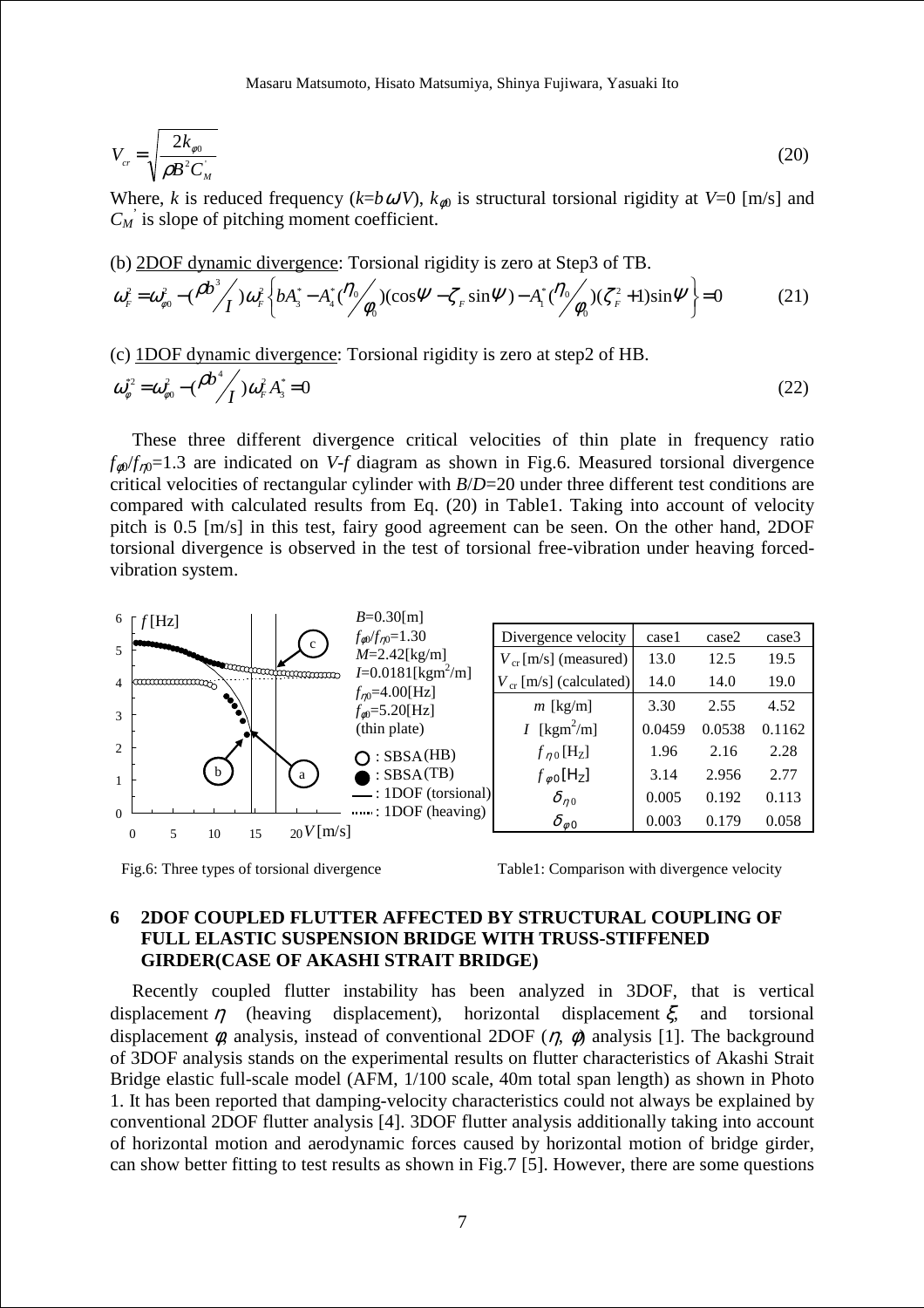why 3DOF flutter analysis can better fit to test results, even though the aerodynamic derivatives associated to horizontal motion  $\xi$  is much smaller than the other derivatives associated to heaving *n*, and torsional motion  $\phi$  as shown in Fig.8. Furthermore, looking the video film of flutter characteristics of AFM, flutter mode is significantly similar to those in 2DOF system of flat rectangular cylinder with *B*/*D*=20 (*B*: chord length, *D*: depth). In consequence, flutter of AFM could be conventional 2 DOF coupled flutter, and the discrepancy of flutter onset velocity between test results and analytical results could be caused by another reason. Therefore, in this study, focusing on the horizontal displacement and sequential torsional displacement, 2DOF aerodynamic coupling and structural coupling between horizontal and torsional displacements have been considered in flutter analysis.



Fig.8: Aerodynamic derivatives at Akashi Strait Bridge girder (Modified, angle of attack = 0 [deg.])

By using the aerodynamic derivatives,  $H_i^*$ ,  $A_i^*$  and  $P_i^*$  (i=1~6) the heaving, torsional and horizontal 3DOF differential equations are expressed as follows [6];

$$
m\ddot{\eta} + C_{\eta}\dot{\eta} + k_{\eta}\eta = \frac{1}{2}\rho V^2 (2b)[kH_1^* \dot{\eta} + kH_2^* \dot{\theta} + k^2H_3^* \dot{\phi} + k^2H_4^* \dot{\eta} + kH_5^* \dot{\zeta} + kH_5^* \dot{\zeta} + kH_6^* \dot{\zeta} + kH_7 \dot{\zeta} + kH_7 \dot{\zeta} + kH_8 \dot{\zeta} + kH_9 \dot{\zeta} + kH_9 \dot{\zeta} + kH_9 \dot{\zeta} + kH_9 \dot{\zeta} + kH_9 \dot{\zeta} + kH_9 \dot{\zeta} + kH_9 \dot{\zeta} + kH_9 \dot{\zeta} + kH_9 \dot{\zeta} + kH_9 \dot{\zeta} + kH_9 \dot{\zeta} + kH_9 \dot{\zeta} + kH_9 \dot{\zeta} + kH_9 \dot{\zeta} + kH_9 \dot{\zeta} + kH_9 \dot{\zeta} + kH_9 \dot{\zeta} + kH_9 \dot{\zeta} + kH_9 \dot{\zeta} + kH_9 \dot{\zeta} + kH_9 \dot{\zeta} + kH_9 \dot{\zeta} + kH_9 \dot{\zeta} + kH_9 \dot{\zeta} + kH_9 \dot{\zeta} + kH_9 \dot{\zeta} + kH_9 \dot{\zeta} + kH_9 \dot{\zeta} + kH_9 \dot{\zeta} + kH_9 \dot{\zeta} + kH_9 \dot{\zeta} + kH_9 \dot{\zeta} + kH_9 \dot{\zeta} + kH_9 \dot{\zeta} + kH_9 \dot{\zeta} + kH_9 \dot{\zeta} + kH_9 \dot{\zeta} + kH_9 \dot{\zeta} + kH_9 \dot{\zeta} + kH_9 \dot{\zeta} + kH_9 \dot{\zeta} + kH_9 \dot{\zeta} + kH_9 \dot{\zeta} + kH_9 \dot{\zeta} + kH_9 \dot{\zeta} + kH_9 \dot{\zeta} + kH_9 \dot{\zeta} + kH_9 \dot{\zeta} + kH_9 \dot{\zeta} + kH_9 \dot{\zeta} + kH_9 \dot{\zeta} + kH_9 \dot{\zeta} + kH_9 \dot{\zeta} + kH_9 \dot{\zeta} + k
$$

$$
I\ddot{\phi} + C_{\phi}\dot{\phi} + k_{\phi}\phi = \frac{1}{2}\rho V^{2}(2b^{2})[kA_{1}^{*}\dot{\eta}_{V} + kA_{2}^{*}b\dot{\phi}_{V} + k^{2}A_{3}^{*}\phi + k^{2}A_{4}^{*}\dot{\eta}_{b} + kA_{5}^{*}\dot{\xi}_{V}]
$$
(24)

$$
m\ddot{\zeta} + C_{\xi}\dot{\zeta} + k_{\xi}\zeta = \frac{1}{2}\rho V^2 (2b)[kP_1^* \dot{\zeta}_V + kP_2^* b\dot{\phi}_V + k^2P_3^* \phi + kP_5^* \dot{\eta}_V + k^2P_6^* \dot{\eta}_B]
$$
(25)

Where  $\eta$ ,  $\phi$  and  $\xi$  are the heaving, torsional and horizontal displacements, *m* and *I* are the mass and mass inertia per unit length,  $C_n$ ,  $C_\phi$  and  $C_\xi$  are the damping coefficients,  $k_n$ ,  $k_\phi$  and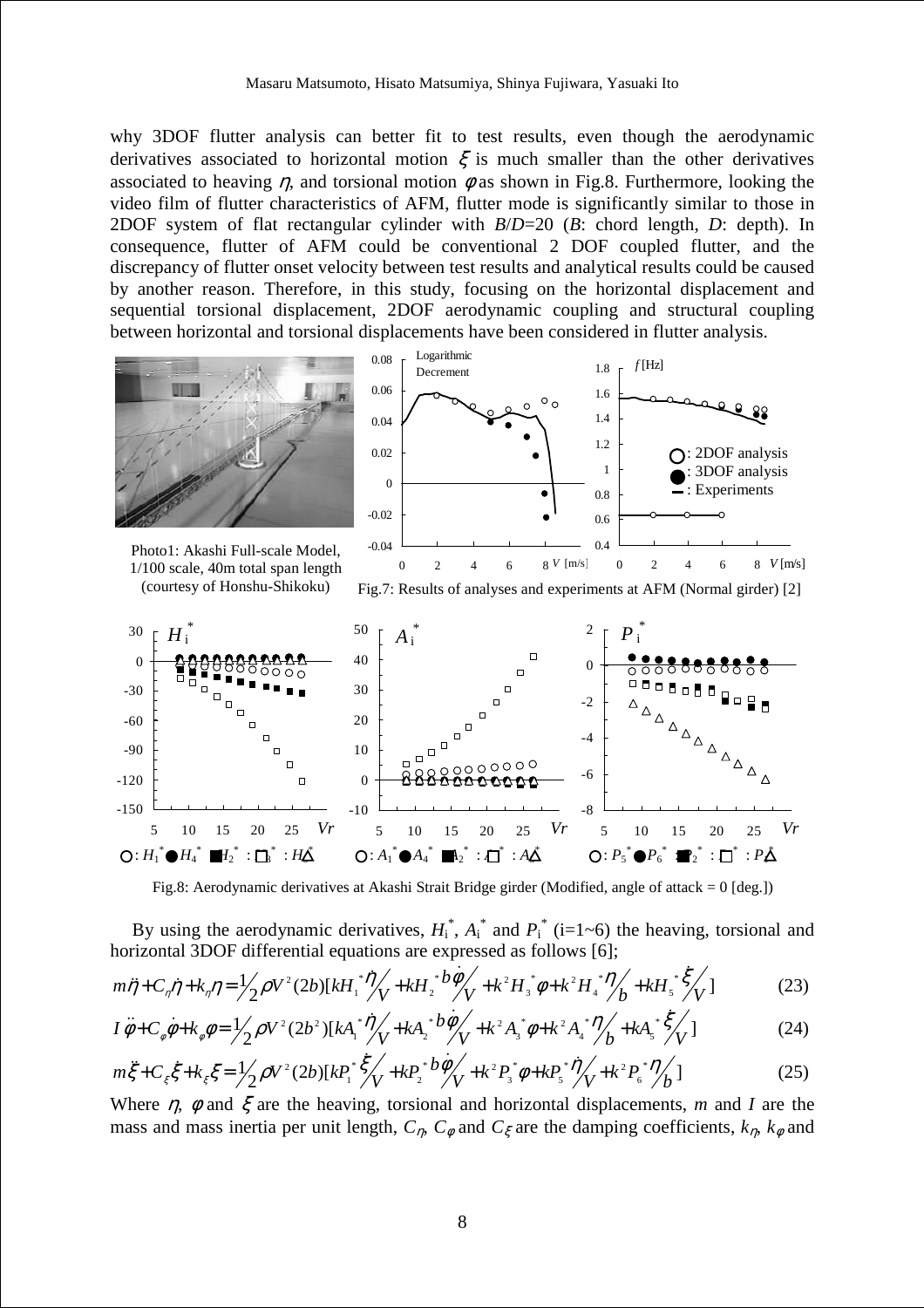$k\zeta$  are stiffness,  $\rho$  is the air density, *b* is the half chord length, *k* is the reduced frequency  $(=b\omega_F/V)$ ,  $\omega_F$  is the flutter circular frequency and *V* is the wind velocity.

To solve the 3DOF equations, 2DOF step-by-step analysis (SBSA) [1], which has many advantages [2], should be expanded to 3DOF. Then authors propose the 3DOF SBSA method and results of this method show complete agreement with those of 3DOF Complex-Eigen-Value analysis, even though they have different branch definition. As an example, TB (in general, flutter onset mode) of 3DOF SBSA method is conducted as follows. Firstly, in torsional system, torsional motion ( $\phi = \phi_0 e^{\lambda t}$ ,  $\lambda = -\zeta_F \omega_F + i\omega_F$ ) is assumed in Step1. Secondly, in heaving and horizontal system, both motions are generated by torsional motion, as forced vibration in Step2. Then, by solving simultaneous equations of heaving and horizontal system, amplitude ratio  $\eta_0/\phi_0$ ,  $\xi_0/\phi_0$  and phase difference  $\Psi_{\eta\phi}$ ,  $\Psi_{\xi\phi}$  are calculated from this Step2. As Step3, in torsional system, torsional motion is also characterized by heaving and horizontal motion, which has a certain amplitude ratio and a certain phase difference, as free vibration. From this step, the flutter damping and the flutter frequency are calculated from Eq. (26) and (22). Then, convergence calculation, between calculated flutter frequency and damping in Step3 and assumed flutter frequency and damping in Step1, is carried out.

$$
\zeta_F = [2\zeta_{\phi 0} \omega_{\phi 0} + (\rho b^3 / I) \omega_F \{-bA_2^* + A_4^* (\eta_0 / \phi_0) \sin \Psi_{\eta \phi} \n- A_1^* (\eta_0 / \phi_0) (\zeta_F \sin \Psi_{\eta \phi} + \cos \Psi_{\eta \phi}) - A_5^* (\zeta_0 / \phi_0) (\zeta_F \sin \Psi_{\xi \phi} + \cos \Psi_{\xi \phi})\}]/2\omega_F
$$
\n
$$
\omega_F = [\omega_{\phi 0}^2 + (\rho b^3 / I) \omega_F^2 \{-bA_3^* - A_4^* (\eta_0 / \phi_0) (\cos \Psi_{\eta \phi} - \zeta_F \sin \Psi_{\eta \phi}) \n- A_1^* (\eta_0 / \phi_0) (\zeta_F^2 + 1) \sin \Psi_{\eta \phi} - A_5^* (\zeta_0 / \phi_0) (\zeta_F^2 + 1) \sin \Psi_{\xi \phi}\} ]^{\frac{1}{2}}
$$
\n(27)

Similarly, in HB and horizontal branch, the flutter damping and the flutter frequency can be derived by linear summation of each aerodynamic derivative. Therefore, the effects of various aerodynamic derivatives can be clarified.

As described before, previous studies pointed out the definite role of 3DOF on coupled flutter. However, looking at video film, when flutter occurs at prototype wind velocity of 93 [m/s], flutter mode which looks like heaving and torsional 2DOF vibrating mode is observed. In this flutter mode, torsional mode is predominant and torsional fundamental mode  $T_0$  (phase difference  $\Psi_{\eta\phi}=0$  [deg.]) plays important and major role for flutter excitation at flutter onset [7]. Furthermore, as shown in Fig.9, there are almost the same results or significantly small differences between the results obtained by 2DOF and 3DOF two-dimensional flutter analyses by using flutter derivatives of Akashi Strait Bridge girder (see Fig.8).



Fig.9: Comparison with results of 3DOF and 2DOF SBSA ( $1<sup>st</sup>$  sym. modes, angle of attack = 0 [deg.])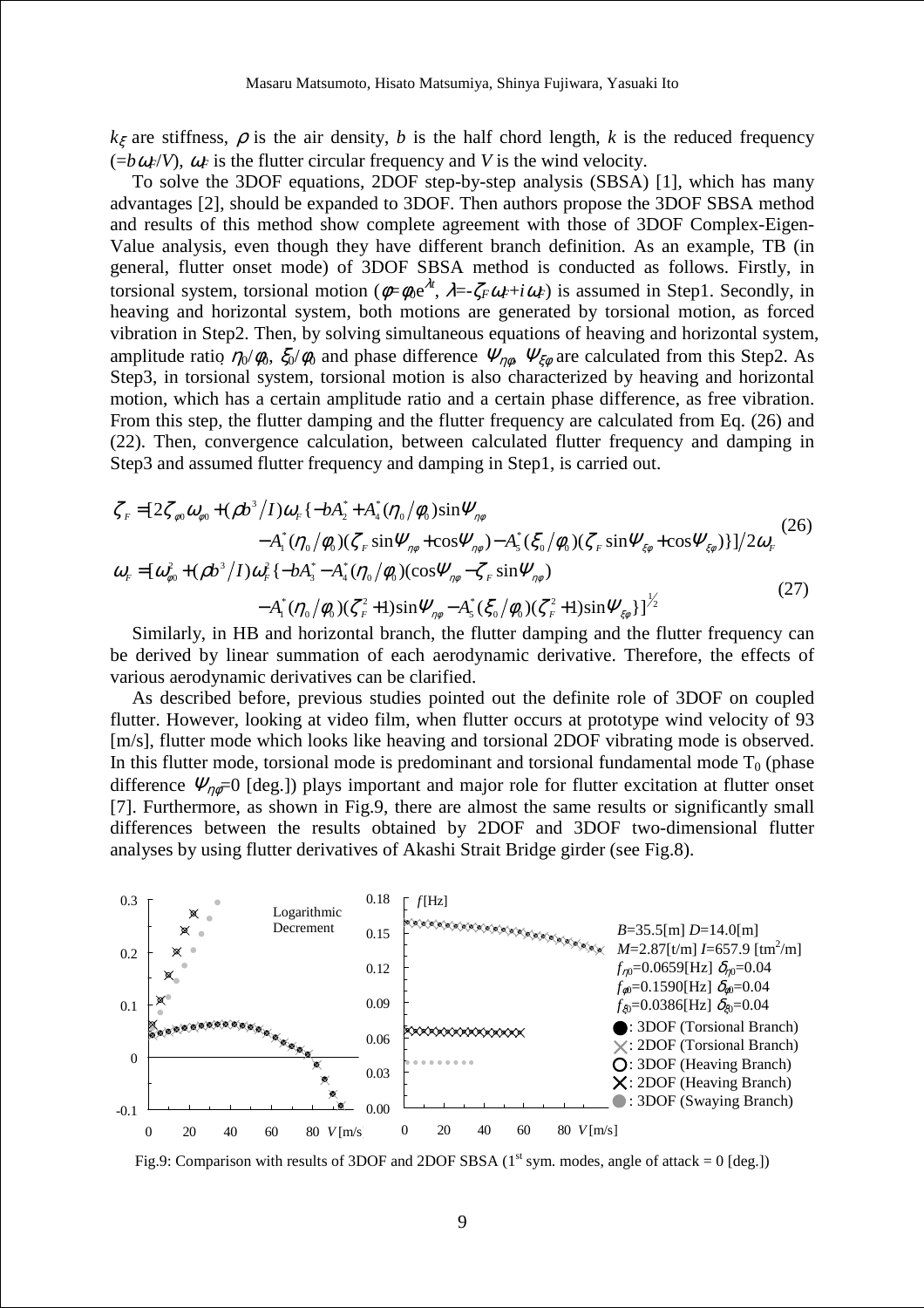Looking at static displacement characteristics as shown in Fig.10 (a), (b), when wind velocity increases, static horizontal displacement  $\xi_s(V)$  gradually increases. And static torsional displacement  $\phi_s(V)$  is simultaneously induced by this horizontal displacement  $\xi_s(V)$ . This horizontal displacement  $\xi(V)$  is caused by drag force *Drag*. Therefore, static torsional displacement  $\phi_{s}(V)$  due to horizontal displacement  $\xi_{s}(V)$  can be thought to be linear relation to drag force *Drag* as shown in Fig.10(c). In this figure, drag force *Drag* is calculated from Eq. (28) by using drag force coefficient  $C_p$ . This  $Drag-\phi_s(V)$  characteristics should be substantially structural feature as structural coupling between horizontal displacement  $\xi$ , and torsional displacement  $\phi$  of this AFM, only influenced by drag force.

$$
Drag = \frac{1}{2} \rho V^2 D C_D \tag{28}
$$

By the influence of this structural coupling characteristics, additional torsional displacement  $\phi^*$  is generated by the change of drag force. While torsional response  $\phi$  surely changes the drag force from quasi-steady base, therefore, the additional pitching moment term  $M^*(\phi^*)$  induced by additional torsional displacement  $\phi^*$  should be added in torsional differential equation as follows;

$$
m\ddot{\eta} + C_{\eta}\dot{\eta} + k_{\eta}\eta = \frac{1}{2}\rho V^2 (2b)[kH_1^* \dot{\eta} / \sqrt{1 + kH_2^* b \dot{\phi} / \sqrt{1 + k^2 H_3^* \dot{\phi} + k^2 H_4^* \dot{\eta} / \sqrt{1 + k^2 H_4^* \dot{\phi} / \sqrt{1 + k^2 H_4^* \dot{\phi} / \sqrt{1 + k^2 H_4^* \dot{\phi} / \sqrt{1 + k^2 H_4^* \dot{\phi} / \sqrt{1 + k^2 H_4^* \dot{\phi} / \sqrt{1 + k^2 H_4^* \dot{\phi} / \sqrt{1 + k^2 H_4^* \dot{\phi} / \sqrt{1 + k^2 H_4^* \dot{\phi} / \sqrt{1 + k^2 H_4^* \dot{\phi} / \sqrt{1 + k^2 H_4^* \dot{\phi} / \sqrt{1 + k^2 H_4^* \dot{\phi} / \sqrt{1 + k^2 H_4^* \dot{\phi} / \sqrt{1 + k^2 H_4^* \dot{\phi} / \sqrt{1 + k^2 H_4^* \dot{\phi} / \sqrt{1 + k^2 H_4^* \dot{\phi} / \sqrt{1 + k^2 H_4^* \dot{\phi} / \sqrt{1 + k^2 H_4^* \dot{\phi} / \sqrt{1 + k^2 H_4^* \dot{\phi} / \sqrt{1 + k^2 H_4^* \dot{\phi} / \sqrt{1 + k^2 H_4^* \dot{\phi} / \sqrt{1 + k^2 H_4^* \dot{\phi} / \sqrt{1 + k^2 H_4^* \dot{\phi} / \sqrt{1 + k^2 H_4^* \dot{\phi} / \sqrt{1 + k^2 H_4^* \dot{\phi} / \sqrt{1 + k^2 H_4^* \dot{\phi} / \sqrt{1 + k^2 H_4^* \dot{\phi} / \sqrt{1 + k^2 H_4^* \dot{\phi} / \sqrt{1 + k^2 H_4^* \dot{\phi} / \sqrt{1 + k^2 H_4^* \dot{\phi} / \sqrt{1 + k^2 H_4^* \dot{\phi} / \sqrt{1 + k^2 H_4^* \dot{\phi} / \sqrt{1 + k^2 H_4^* \dot{\phi} / \sqrt{1 + k^2 H_4^* \dot{\phi} / \sqrt{1 + k^2 H_4^* \dot{\phi} / \sqrt{1 + k^2 H_
$$

When torsional displacement is  $\phi$ , variation of drag force  $Diag(\phi)$  is described as Eq.(30) from quasi-steady state.

$$
Drag(\phi) = \frac{1}{2} \rho V^2 D \frac{dC_p}{d\alpha} \phi
$$
\n(30)

Taking into account of the relationship diagram between drag force *Drag* and torsional displacement  $\phi_s(V)$ , additional torsional displacement  $\phi^*$  caused by structural coupling is calculated by the following.

$$
\phi^* = -0.0148 \times Drag(\phi) \tag{31}
$$

Where coefficient (-0.0148) is obtained from structural property as shown in Fig.10 (c). Finally, additional pitching moment term  $M^*(\phi^*)$  is considered as the elastic force.

$$
M^*(\phi^*) = k_{\phi}\phi^* = -0.0074 \times \rho V^2 D \frac{dC_p}{d\alpha} \omega_{\phi^0}^2 \phi
$$
\n(32)



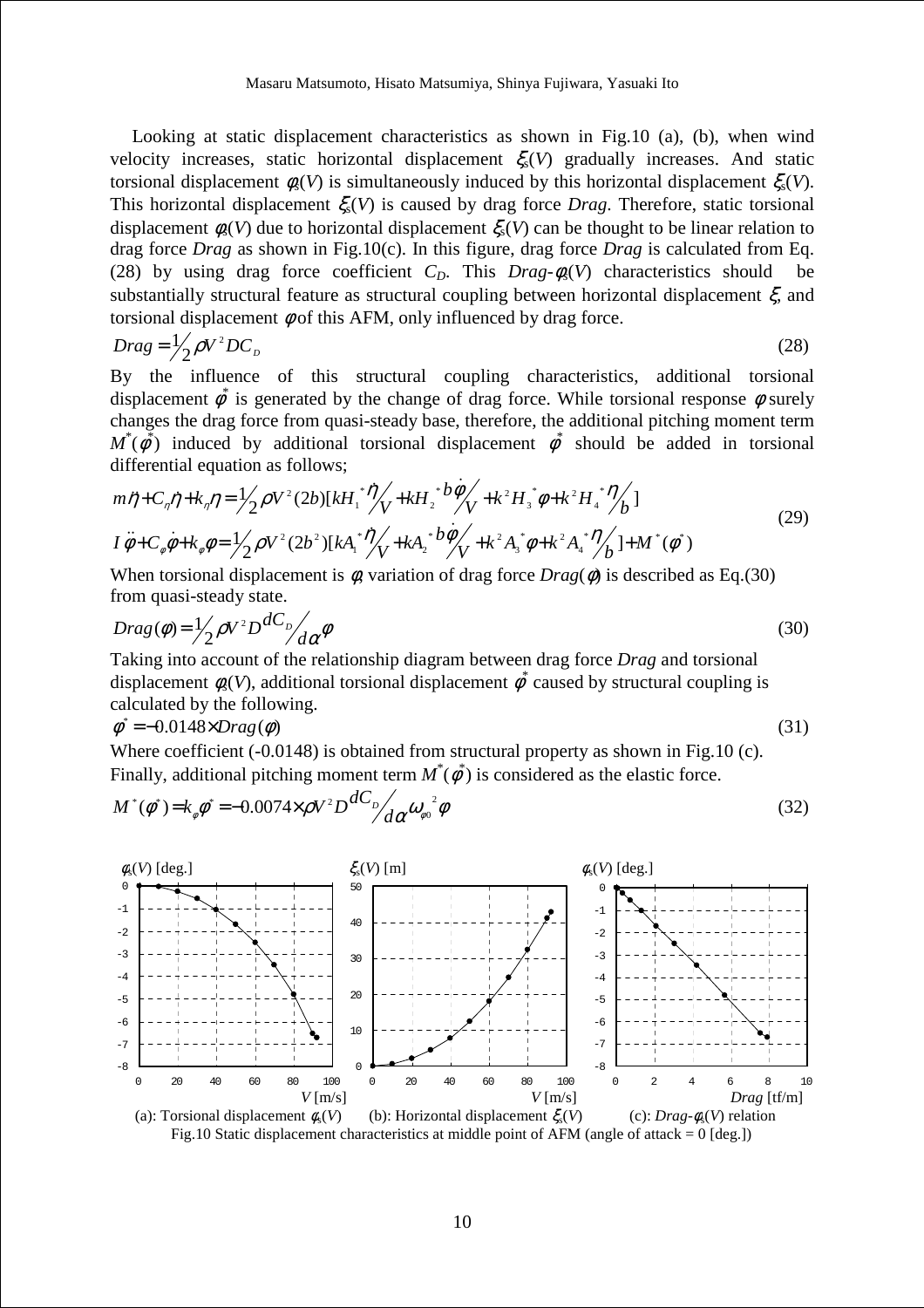As shown in Eq. (29) and (32), additional torsional displacement  $\phi^*$  possess the effect to decrease torsional rigidity. Then, by using the aerodynamic derivatives of Akashi Strait Bridge girder at angle of attack  $= 0$  [deg.] or -6 [deg.], 2DOF SBSA is conducted. The numerical results on velocity-damping  $(V-\delta)$  diagram and velocity-frequency  $(V-\omega)$  diagram obtained by Eq. (29) are compared with test results [2] in Fig.11 (a), (b). As shown, both results show good agreement. In particular, at near and after flutter onset, rapid decreasing characteristics of damping as velocity increases, can be well calculated by using Eq. (29). In conclusion, the author would like to emphasize that as far as the coupled flutter of AFM should not be 3DOF coupled flutter from aerodynamic point of views, but aerodynamically 2DOF coupled flutter strongly affected by structural coupling feature between horizontal displacement and torsional response. In this study, only first symmetric torsional and heaving vibration modes are considered. As future works, flutter analysis should be conducted, by taking into account higher vibration modes and the variation of static pitching angle along span axis.



Fig.11: results of 2DOF ( $1<sup>st</sup>$  symmetric torsional and heaving vibration modes) SBSA with structural coupling

### **7 CONCLUSION**

By using fundamental flutter modes, flutter modes can be resolved into torsional mode  $T_0$ or  $T_{180}$  and heaving mode  $H_{90}$  or  $H_{90}$ . As far as thin plate, from the point of view of self excited term,  $T_0$  mode and  $H_{.90}$  mode play major roles in TB and HB, respectively. For flutter onset in TB,  $T_0$  mode is essential mode, on the other hand, branch switch might be encourage